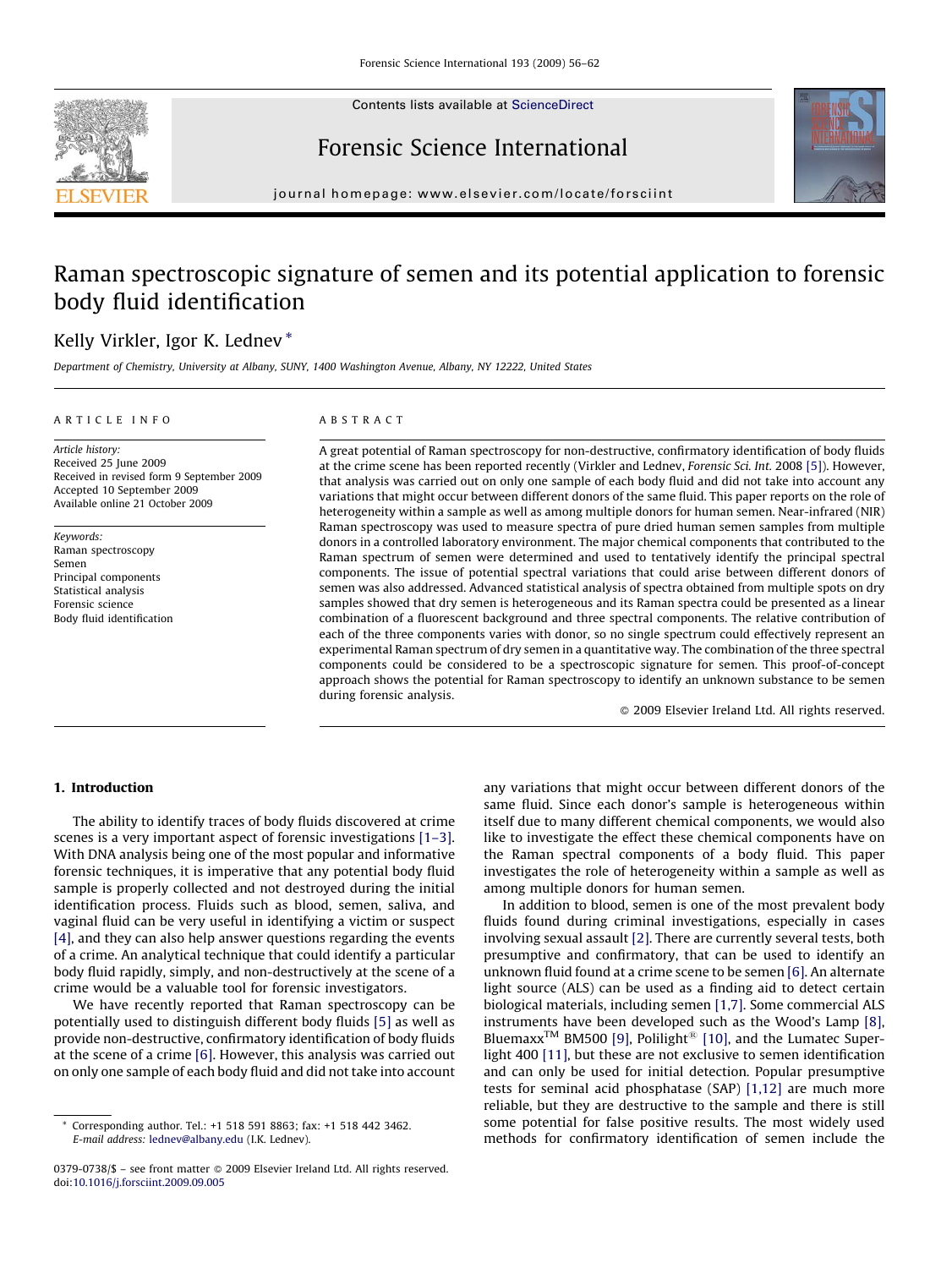microscopic visualization of sperm cells using specific stains and immunological tests for prostate-specific antigen (PSA) [\[1,7\].](#page-5-0) The staining method will of course not be helpful if the donor is azoospermic, so this technique has limited applications including having to perform the test in a laboratory. Several commercial PSA test kits which can be used at a crime scene have been developed including Biosign<sup>®</sup> PSA [\[13\]](#page-5-0), OneStep ABAcard<sup>®</sup> [\[14\]](#page-5-0), Chembio, Medpro, Onco-screen [\[15\],](#page-5-0) PSA-check-1, Seratec<sup>®</sup> PSA Semiquant [\[14\]](#page-5-0), and SMITEST [\[16,17\]](#page-5-0). Like with the presumptive tests, these PSA test kits do show false positive results and are destructive to the sample. The test for PSA can even be considered as nonconfirmatory since there is a potential for a rare false positive result in the presence of blood coming from women that have certain cancers [\[18\].](#page-5-0)

In most cases there is likely a large amount of unknown sample to be analyzed, so the need for an identification test to be nondestructive might not seem imperative. However, sometimes a very small amount of semen evidence can solve a case if examined properly, so it is crucial that the minute portion of available evidence is processed efficiently and non-destructively so that further analysis, including DNA typing, can be performed [\[19\].](#page-5-0) Another issue is the potential of false positive results with current identification techniques [\[20\]](#page-5-0). The current easy-to-use test kits do not absolutely confirm the presence of semen either in pure form or as part of a stain. The forensic community is in great need of a reproducible, non-destructive, and portable method that can exclusively identify the presence of semen at a crime scene and distinguish it from other body fluids.

Raman spectroscopy is a forensic technique that has increased in popularity over the last several years [\[21,22\]](#page-5-0), and it can be used to gain information about the structure and properties of materials based on their vibrational transitions [\[23\]](#page-5-0). Some applications being used today involve the identification of fibers [\[24\]](#page-5-0), drugs [\[25\]](#page-5-0), and lipsticks [\[26\],](#page-5-0) as well as ink [\[27\]](#page-5-0), paint [\[28\],](#page-5-0) and condom lubricant [\[29\]](#page-5-0) analysis. The theory behind Raman spectroscopy involves the inelastic scattering of a low-intensity, monochromatic, and nondestructive laser light by a solid, liquid or gas sample. There is little to no sample preparation, and no reagents are needed for analysis. Most importantly, the required amount of sample needed for Raman analysis can be as low as several picograms or femtoliters, and the sample will not be destroyed so that further analysis can still be performed. A typical Raman spectrum reveals a specific vibrational signature of the sample being measured based on the energy of the scattered light, and this feature is very useful in identifying an unknown substance. Raman spectroscopy is also very appropriate for the analysis of disordered and heterogeneous samples [\[30\]](#page-5-0) which are common properties of body fluids. Finally, Raman spectroscopy shows very little interference from water [\[31\]](#page-5-0) which makes it a great technique for analyzing body fluids and their traces. Portable Raman spectrometers are available now [\[32,33\],](#page-5-0) and these designs along with advanced software could be applied to the identification of semen at a crime scene.

To our knowledge, there have been no publications of any experiments involving the identification of semen using Raman spectroscopy. The objective of this study is to determine the heterogeneity of a dried semen sample from one donor as well as analyze the qualitative variation among samples from different donors using NIR Raman spectroscopy. It is important to emphasize that the samples being measured are in pure form and do not represent an actual crime scene situation involving mixtures, dilutions, or substrate contamination. This is a proof-ofconcept study, and more investigation is needed to determine the level of real-life applicability of this method. Our hypothesis was that human semen is both chemically and spectrally heterogeneous causing spectra measured from different spots in the same sample to be significantly different. This variation means that no single library spectrum of human semen can exist. Instead, a spectroscopic signature must be developed which is a linear combination of the multiple spectral components in semen, and these components can be identified based on the known chemical composition of semen. The characterized principal components could then be used in a ''multi-dimensional analysis'' of dried semen as opposed to a ''single-dimensional analysis'' which only involves the comparison of a single average library spectrum. The principal components found from the basis semen sample will be fitted to the average dried semen spectrum obtained from multiple donors to illustrate the capability of a unique spectroscopic signature to be applied to all semen samples. We report here the NIR Raman dried semen component spectra found by analyzing a single semen sample as well as the spectra obtained from analyzing dried semen samples from many donors. Preliminary assignments of major Raman peaks and possible identities of the semen components were made based on literature data.

#### 2. Materials and methods

#### 2.1. Samples

A set of 50 semen samples was obtained from anonymous donors at an in vitro fertilization clinic. One sample was randomly chosen to be a basis sample that would yield the spectroscopic signature, and this signature would be fitted to the remaining samples for comparison. A small 10  $\mu$ L drop of the basis sample was placed on a circular glass slide designed for use with an automatic mapping stage and allowed to dry completely. The sample was analyzed using automatic mapping that scanned a sample area of 75  $\mu$ m  $\times$  75  $\mu$ m and measured Raman spectra from 36 random points within the area with six 10-s accumulations at each point. The spectra obtained from this sample were used to determine the number and possible identities of the principal components of semen and to develop the spectroscopic signature. Any of the 50 semen samples could have been chosen as the basis with similar results expected. The remaining samples were also measured using automatic mapping in a similar manner.

#### 2.2. Raman microscope

A Renishaw inVia confocal Raman spectrometer equipped with a research-grade Leica microscope,  $20\times$  long-range objective (numerical aperture of 0.35), and WiRE 2.0 software were used. For the automatic mapping, the lower plate of a Nanonics AFM MultiView 1000 system was set up under the microscope, and measurements were taken using Quartz II and QuartzSpec software. A 785-nm laser light was utilized for excitation. The laser power on the dried samples was about 115 mW, and the spot size of the excitation beam was about 5  $\mu$ m wide using standard confocality mode. The spectral resolution is about 3.5  $cm^{-1}$ , and peak accuracy was assured by calibration with a silicon standard.

#### 2.3. Data treatment

All of the spectra obtained from the automatic mapping of the dried semen samples were first treated using GRAMS/AI 7.01 software to remove any cosmic ray interference. The spectra were then imported into MATLAB 7.4.0 for statistical analysis and normalized to adjust for the varying amount of background interference in each spectrum. The number of principal components in the basis sample was determined using significant factor analysis (SFA), and the individual component spectra were extracted using the alternate least squares (ALS) function. The components found in the original basis sample were used to create a spectroscopic signature, and this signature was fitted to each average spectrum found from the remaining semen samples. The Curve Fitting Toolbox in MATLAB was used to perform residual analysis on the difference between the fitted and experimental spectra, and ''goodness-of-fit'' statistics were calculated based on how well the signature matched the experimental spectrum.

#### 3. Results and discussions

#### 3.1. Main approach

The main goals of this study were to determine the level of spectral heterogeneity of human semen based on principal components and to find out how much variation there is in the spectra from different donors. If there is very little change in the spectrum from one donor to another, then Raman spectroscopy can be considered to be a reliable method to identify a sample as semen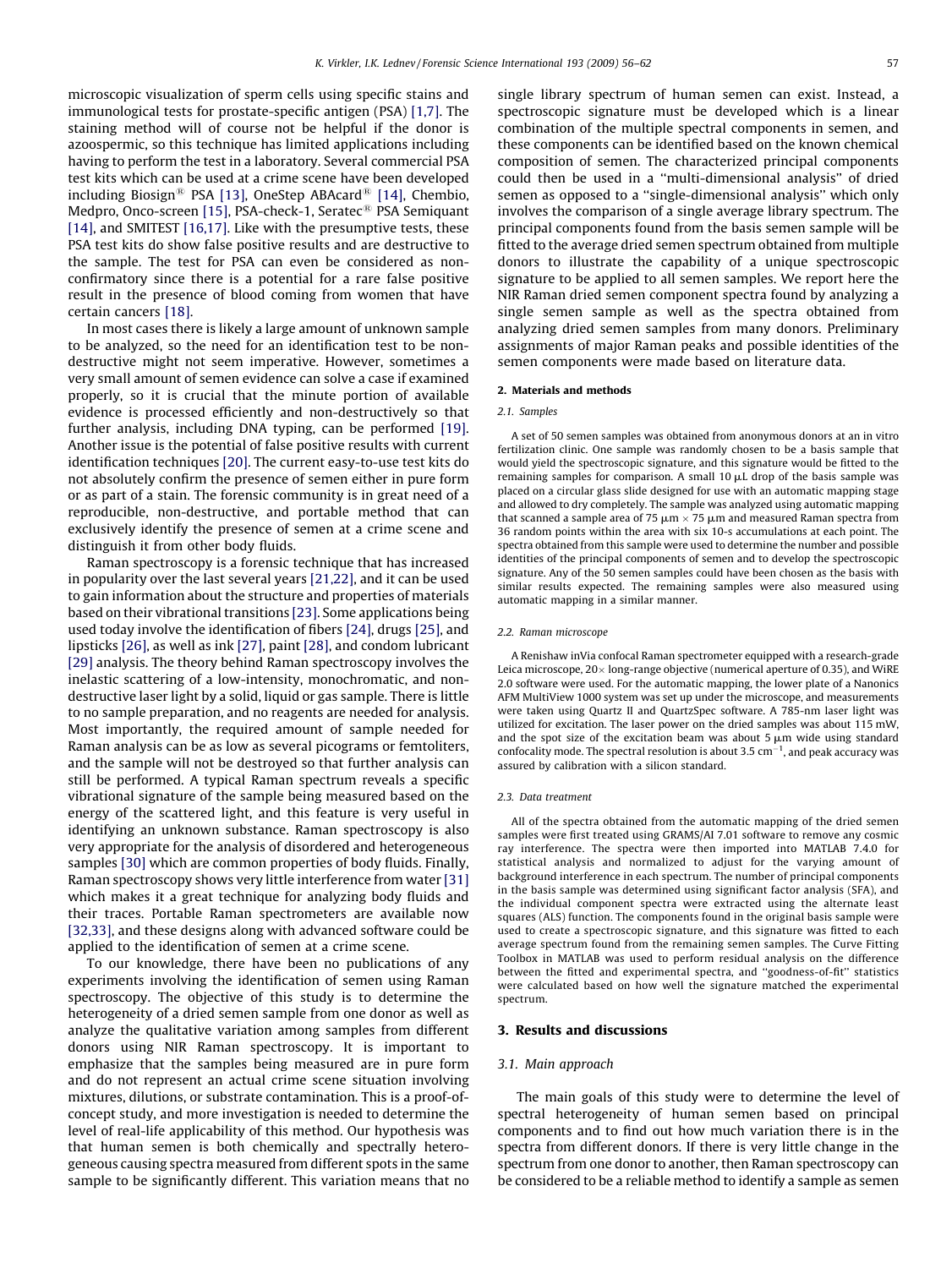<span id="page-2-0"></span>based on the application of a calculated spectroscopic signature. This signature, which could be fitted to a semen sample collected from any donor, could be produced based on several spectral components found in semen that are present due to the heterogeneous distribution of the many chemical species in semen. A unique signature can ultimately be developed for other body fluids as well so that an unknown body fluid discovered at a crime scene could potentially be identified in a confirmatory manner.

# 3.2. Single sample heterogeneity

A single semen sample, called basis hereafter, was used to develop the spectroscopic signature that would be applied to all samples. Raman spectra acquired at 36 random points on the basis sample were imported into MATLAB, and SFA analysis [\[34,35\]](#page-5-0) was performed to determine the number of principal components that were present. The results of this analysis (data not shown) indicated six principal components. The ALS function [\[34,35\]](#page-5-0) was applied to extract the spectra of each of these components, and further examination of the results revealed that there were actually only three unique components that were spectral representations of the chemical species in the semen sample. The remaining components consisted of background fluorescence, a virtual duplicate of one of the three real components, and a component that appeared to just be noise. Fig. 1 shows the average spectrum of the basis sample along with the three principal components. The wavenumber range of  $670-1750$  cm<sup>-1</sup> is shown in the figure and will be used to create the spectroscopic signature since this is the region that contains most of the important characteristic peaks. The major Raman peaks that define each component are labeled and are listed in Table 1. Vibrational modes for each peak are also listed in Table 1 based on literature data.

The spectral components of semen are complex, and some have contribution from multiple chemical species. According to several literature sources [\[36–38\]](#page-5-0), some of the chemical components of semen that are present in the highest concentrations are fructose, choline, spermine, citric acid, acid phosphatase, and albumin. Other chemical components of lower abundance are glucose, inositol, lactic acid, and urea. There are of course many other substances present in semen, but for the purposes of the principal component assignments, they are not as important due to their low Raman scattering ability. It is also important to mention the fact that there are chemical changes that happen after the ejaculation process occurs [\[38\]](#page-5-0) so the assignments of these components are tentative.



Fig. 1. The average Raman spectrum of the basis semen sample (a), and the Raman spectra of semen spectral components 1 (b), 2 (c), and 3 (d) with major peaks labeled.

|--|

Raman assignments of dried semen.

| Raman shift<br>$\rm (cm^{-1})$ | Spectral<br>component | Vibrational mode                               |
|--------------------------------|-----------------------|------------------------------------------------|
| 641                            | $\mathbf{1}$          | Ring deformation [62]                          |
| 715                            | $\overline{2}$        | CN stretching [50]                             |
| 759                            | $\overline{2}$        | Ring vibrations (Trp) [63]                     |
| 798                            | 1                     | $CH2$ deformations in ring [62]                |
| 829                            | 1                     | Ring breathing [39,62]                         |
| 848                            | 1                     | Ring bending $[62,64]$                         |
| 888                            | 3                     | Phosphate mode [52]                            |
| 958                            | 3                     | $PO43-$ sym. stretching [53,65]                |
| 983                            | 1                     | $CH2$ wagging [62]                             |
| 1003                           | $\overline{2}$        | Aromatic ring breathing (Phe) [47]             |
| 1011                           | 3                     | CC stretching [52,62]                          |
| 1055                           | 3                     | CN sym. stretching [52]                        |
| 1065                           | 3                     | $PO_4^3$ <sup>-</sup> asym. stretching [53,65] |
| 1125                           | 3                     | CN asym. stretching [52]                       |
| 1179                           | 1                     | $CH2/NH3$ rocking [62]                         |
| 1200                           | 1                     | CC stretching [64]                             |
| 1213                           | 1                     | $CH2$ twist and rock [62]                      |
| 1240                           | $\overline{2}$        | Amid III [48]                                  |
| 1265                           | 1                     | Sym. ring deformation [66]                     |
| 1317                           | 3                     | CH vibration [62]                              |
| 1327                           | 1                     | Ring stretching [62]                           |
| 1336                           | $\overline{2}$        | CH bending (Trp) [40,48]                       |
| 1448                           | $\overline{2}$        | $CH2$ , CH <sub>3</sub> bend (Trp) [31]        |
| 1461                           | 3                     | $CH2$ bending [31]                             |
| 1494                           | 3                     | $NH3$ sym. bending [53]                        |
| 1616                           | 1                     | CC stretching [64]                             |
| 1668                           | $\overline{2}$        | Amid I [48]                                    |

Despite the previously mentioned list of dominant chemical species, component 1 shown in Fig. 1 is consistent with the amino acid tyrosine. The peaks at 641, 798, 829, 848, 983, 1179, 1200, 1213, 1265, 1327, and 1616  $cm^{-1}$  are almost exactly the same as peaks depicted in literature sources on the Raman spectrum of tyrosine [\[39,40\].](#page-5-0) There are also residual peaks from other chemical species, but these are more dominant in the other two components. It is surprising that a single amino acid would be found to be one of the major principal spectral components of semen instead of a more complex chemical compound, but of the free amino acids known to be in semen, tyrosine is one of the most abundant [\[41\],](#page-6-0) and its concentration has been shown to increase over time as semen dries [\[42\].](#page-6-0) The aromatic ring of the tyrosine side chain is also known to be highly Raman active [\[43\]](#page-6-0). In addition, phosphorylated tyrosine residues have been reported to have a protecting effect on the membranes of sperm cells and help stabilize lipids [\[44\]](#page-6-0), so an abundance of tyrosine as a free amino acid in semen is practical. Finally, it has been found that tyrosine phosphorylation occurs when sperm undergo capacitation which is necessary before fertilization [\[45\]](#page-6-0). This assignment is preliminary and not conclusive, and more investigation is needed.

It is obvious at first glance that component 2 is dominated by the polypeptide backbone of a protein due to the presence of amid I and amid III [\[46\]](#page-6-0) peaks at 1668 cm<sup>-1</sup> and 1240 cm<sup>-1</sup>, respectively. It has been reported that the protein albumin contributes about one-third of the total protein content of semen [\[37\]](#page-5-0), therefore this is a possible assignment as a contributor to component 2. Comparison of literature data on the Raman spectrum of albumin supports this conclusion [\[47,48\],](#page-6-0) with matching peaks occurring around 759, 1003, 1336, and 1448  $cm^{-1}$  in addition to the amid I and III peaks already mentioned. It is also possible that the enzyme acid phosphatase is contributing to this component due to its protein qualities and large abundance in semen, but there is not much literature data available to compare with, so this assignment is uncertain. At this stage in the investigation, the major contributor of this component will just be referred to as a protein. Finally, choline also appears to be present in component 2. The large peak at  $715 \text{ cm}^{-1}$  is consistent with the C-N symmetric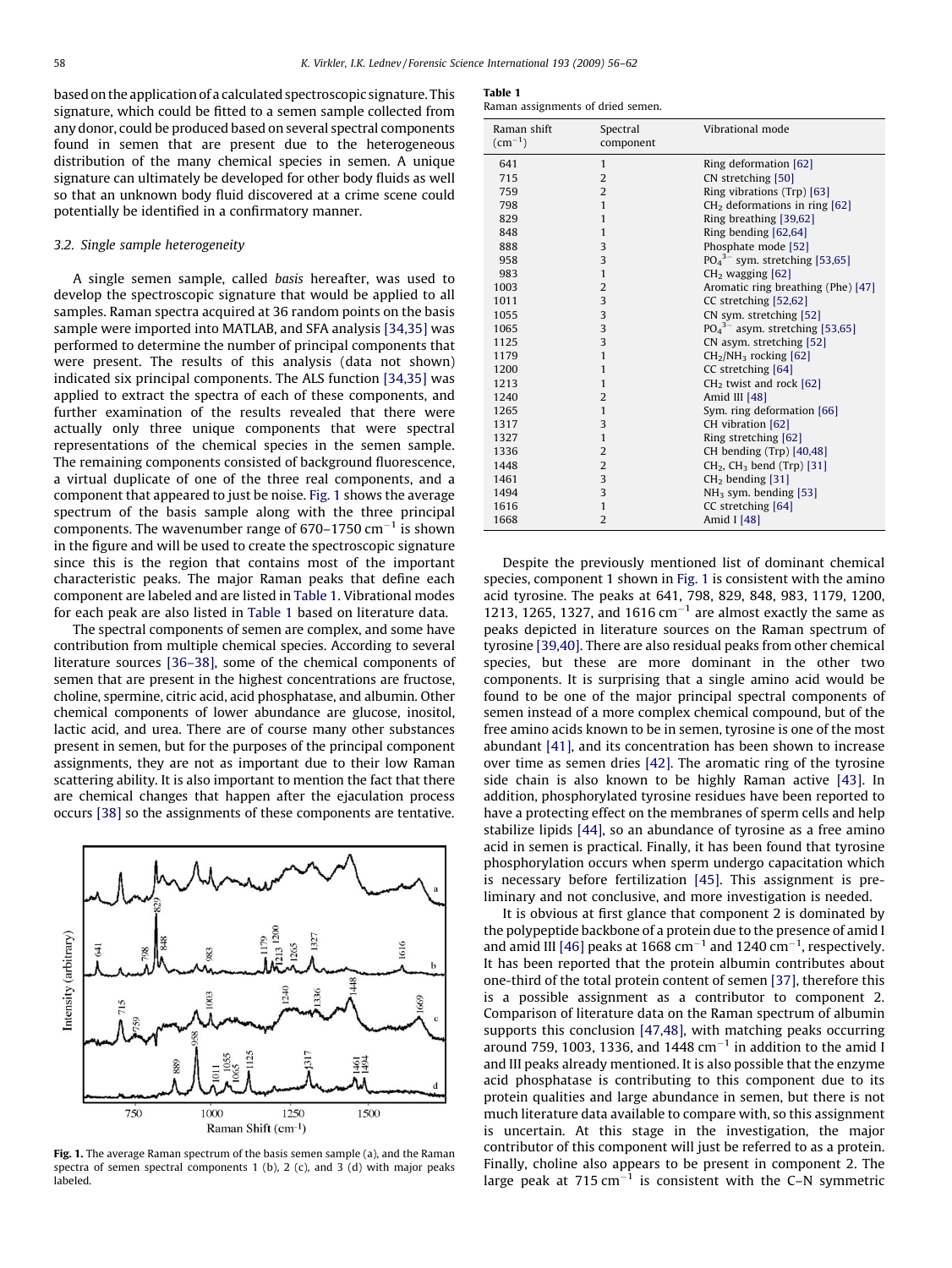<span id="page-3-0"></span>

Fig. 2. A dry trace of semen is strongly heterogeneous. Raman spectra acquired from different spots in the same dried semen sample dominated by component 1 (a) and component 3 (b).

stretch found in choline which has been previously reported [\[49–](#page-6-0) [51\]](#page-6-0). It is also likely that the  $CH<sub>2</sub>$  scissoring in choline is contributing to the peak at 1448  $cm^{-1}$  [\[50\].](#page-6-0) This peak is very large in component 2 so it is probable that more than one chemical species is contributing to it. As with component 1, there are other peaks present that are much stronger in the other two components, so they are not considered to be dominating in component 2.

Component 3 appears to oppose component 1 when comparing spectra from one donor collected from different spots. When the peaks present in component 1 are strong, the peaks for component 3 are weak and vice versa (Fig. 2). The chemical contributor to component 3 appears to be fairly simple like with the case of component 1 [\(Fig. 1\)](#page-2-0). The spectrum for component 3 is consistent with spermine phosphate hexahydrate (SPH) that has previously been reported [\[52,53\].](#page-6-0) The peaks found in component 3 at 888, 958, 1011, 1055, 1065, 1125, 1317, 1461, and 1494 cm<sup>-1</sup> all appear in the known spectrum of SPH and are listed in [Table 1](#page-2-0) with vibrational assignments. As previously mentioned, spermine is present in large concentrations in human semen, and it has even been the basis of forensic semen identification in the past [\[54–57\].](#page-6-0) The basic nature of spermine causes it to interact with the phosphoric acid groups of nucleic acids and form strong bonds [\[52,53\].](#page-6-0) This binding leads to a precipitation of SPH in semen [\[58\].](#page-6-0) These crystals were first observed by van Leeuwenhoek [\[59\],](#page-6-0) and they have since been observed in semen as the fluid begins to dry [\[60\]](#page-6-0). These properties regarding the presence of SPH in semen make it an understandable assignment of component 3, but this is not certain and more investigation is needed. As with the other two principal components of semen, component 3 contains residual peaks from chemical species which are more dominant in components 1 and 2.

# 3.3. Multiple donors

The second objective of this study was to determine the amount of spectral variation from one semen donor to another. The first step was qualitative in nature and involved the visual comparison of the average spectrum from each of the different donors. All of the spectra appeared to be very similar and contained all of the same major peaks. There were changes in the intensity of some peaks for different donors, but this is expected since the relative contribution of the chemical species in semen will likely change with each donor and can even change within the same donor [\[38\].](#page-5-0) Fig. 3 shows the average spectra of five semen samples (black lines)



Fig. 3. The average Raman spectra of five semen samples (black) with the fitted spectroscopic signature (a–e), and the Raman spectra of blood (f) and saliva (g) with the fitted spectroscopic signature.

from different donors as an example of their similarities. To demonstrate the spectral differences between body fluids, the spectra of blood and saliva that we have previously reported [\[5\]](#page-5-0) are also included in this figure. Unlike the slight intensity changes within the semen samples, blood and saliva have major peak differences which make them distinguishable. The other features of Fig. 3 will be discussed in more detail in the following paragraphs.

After achieving visual confirmation that there is consistency among the spectra of semen from different donors, a more quantitative approach was developed. A spectroscopic signature was created that consisted of the three principal components found in the basis semen sample along with a horizontal line and a line with a slope equal to that of the fluorescence background. These five basis spectra were linearly fitted to the average basis semen spectrum, and the two spectra overlapped very well. The spectroscopic signature was also applied to the spectra from each of the remaining 49 semen samples to determine if it could universally be fitted to a sample from any donor. Fig. 3 shows the fitting to only five representative semen samples, but all of the samples had very similar fits. The bottom of Fig. 3 contains the results of fitting the spectroscopic signature to the spectra of blood and saliva, and it is visually obvious that they are very poor matches. These results qualitatively show the specificity of this signature to semen and its potential ability to be used as an identification technique for forensic purposes.

A quantitative statistical analysis was performed to determine how well the spectroscopic signature fit the experimental spectra. Using the Curve Fitting Toolbox in MATLAB, the intensity values for the basis experimental spectrum and fitted spectrum were plotted on an axis as the  $x$ - and  $y$ -coordinates, respectively. All of the spectra were normalized to a maximum value of 1, so that is the highest value for both the  $x$ - and  $y$ -axis. Two identical spectra would yield a scatter plot matching a line with the equation of  $y = x$ , so this line was used for comparison and was fit to the plotted data points of the basis sample evaluation to determine how close of a match the experimental spectrum and signature were. The statistical result was three quantitative goodness-of-fit values which statistically confirmed the qualitative match of the experimental and fitted spectra ([Table 2](#page-4-0)). These values are the sum of squares due to error (SSE), R-square, and root mean squared error (RMSE). The SSE value measures the total deviation of the data points from the  $y = x$  line, and a value closer to 0 means there are fewer random errors [\[61\].](#page-6-0) The R-square value indicates how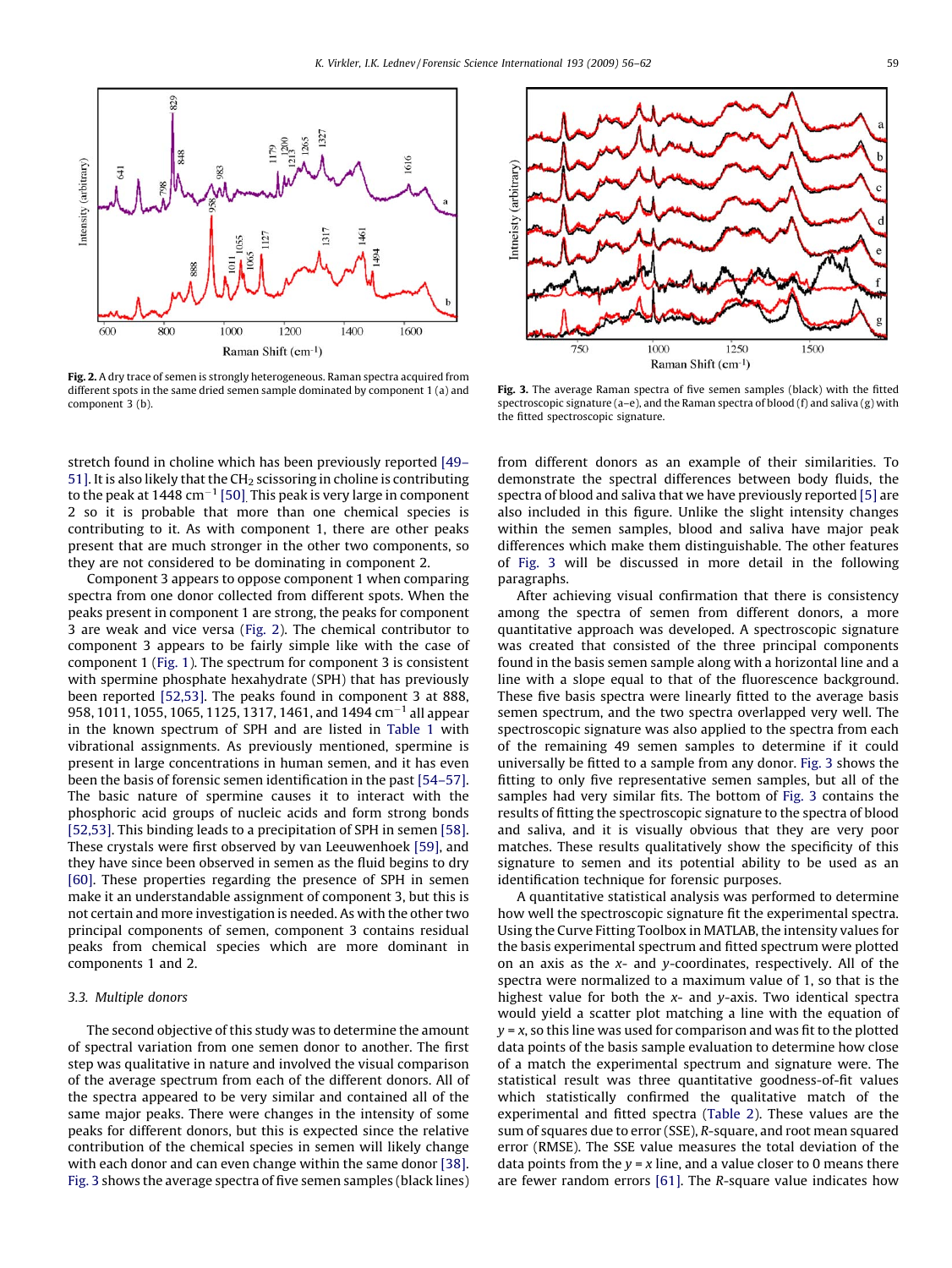# <span id="page-4-0"></span>Table 2

| Goodness-of-fit statistical results for semen signature fitting. |  |  |
|------------------------------------------------------------------|--|--|
|------------------------------------------------------------------|--|--|

| Sample         | <b>SSE</b> | R-square | <b>RMSE</b> |
|----------------|------------|----------|-------------|
| Semen basis    | 0.0556     | 0.998    | 0.00630     |
| $\mathbf{1}$   | 0.299      | 0.990    | 0.0146      |
| $\overline{2}$ | 0.379      | 0.982    | 0.0164      |
| 3              | 0.450      | 0.979    | 0.0179      |
| $\overline{4}$ | 0.311      | 0.981    | 0.0149      |
| 5              | 0.319      | 0.979    | 0.0151      |
| 6              | 0.200      | 0.992    | 0.0119      |
| $\overline{7}$ | 0.324      | 0.987    | 0.0152      |
| 8              | 0.164      | 0.996    | 0.0108      |
| 9              | 0.161      | 0.992    | 0.0107      |
| 10             | 0.189      | 0.989    | 0.0116      |
| 11             | 0.107      | 0.996    | 0.00875     |
| 12             | 0.111      | 0.995    | 0.00888     |
| 13             | 0.122      | 0.995    | 0.00932     |
| 14             | 0.107      | 0.996    | 0.00875     |
| 15             | 0.281      | 0.987    | 0.0142      |
| 16             | 0.191      | 0.991    | 0.0117      |
| 17             | 0.460      | 0.984    | 0.0181      |
| 18             | 0.0645     | 0.999    | 0.00678     |
| 19             | 0.251      | 0.990    | 0.0134      |
| 20             | 0.0736     | 0.998    | 0.00725     |
| 21             | 0.118      | 0.996    | 0.00919     |
| 22             | 0.220      | 0.991    | 0.0125      |
| 23             | 0.0853     | 0.998    | 0.00780     |
| 24             | 0.174      | 0.993    | 0.0112      |
| 25             | 0.177      | 0.993    | 0.0112      |
| Blood          | 1.38       | 0.967    | 0.0313      |
| Saliva         | 2.25       | 0.822    | 0.0401      |

well the  $y = x$  best fit line explains variation in the data, and a value closer to 1 indicates that a higher proportion of the variance is accounted for by the line [\[61\]](#page-6-0). A value closer to 1 also means that the fitted signature and experimental spectrum are a better match. Finally, the RMSE value estimates the standard deviation of the random data components. Again, a value closer to 0 indicates that the  $y = x$  line is a better fit [\[61\]](#page-6-0), and that the signature better fits the experimental spectrum.

This same fitting procedure was performed for the remaining 49 samples. The graphical result of a typical fit is shown for sample 22 in Fig. 4A as an example. The top half is a graph showing the fit of the line  $y = x$  to the comparison of the signature and sample, and the bottom half is a plot of the residuals which are found by subtracting the best fit line from the scatter plot. A residual plot with random points around 0 that do not form a pattern indicates a good fit [\[61\],](#page-6-0) as is the case here. The results for SSE, R-square, and RMSE for 25 of the 50 samples are shown in Table 2. As expected, the basis sample results indicated the best match since that sample was the template for the spectroscopic signature determination, but the statistical values for all of the samples are very close and fall within a certain range that suggests a good fit. To put in perspective how well the signature fits the semen samples, it was also applied to the spectra of human blood and saliva which we have already reported [\[5\]](#page-5-0). The goodness-of-fit statistics for those fits are listed at the bottom of Table 2, and it is easy to see how poorly the semen signaturematches the spectra of the other two body fluids when all three statistics are taken into account. The R-square value for the semen signature fit to blood is not too much different than the average fit to semen, but the SSE and RMSE values definitely indicate a much worse fit. The visual results of the signature fit to the saliva sample are also shown in Fig. 4B. There is a large amount of disagreement between the best fit line and scatter plot in the top graph, and there is an obvious pattern of digression away from 0 in the residual plot.

As revealed in [Figs. 3 and 4,](#page-3-0) and Table 2, the semen signature closely matches the experimental semen spectra and clearly does not fit the blood or saliva spectra. This result shows that a spectroscopic signature created from one basis semen sample can be fitted to multiple other semen samples from different donors,



Fig. 4. Quantitative evaluation of the fitting quality. Comparison of the line  $y = x$ with the semen signature fit for a semen sample (A, top) along with the residual plot (A, bottom). The semen signature fit for a saliva sample (B, top) along with the residual plot (B, bottom).

and this technique can potentially be used to identify an unknown sample to be semen.

# 4. Conclusions

A spectroscopic signature for human semenwas developed based on the heterogeneous chemical composition of semen using NIR Raman spectroscopy. Statistical analysis found that the spectrum of a dried semen sample contained three major spectral components: a component consistent with tyrosine, a component containing a protein and possibly choline, and a component consistent with spermine phosphate hexahydrate. These assignments are possible suggestions based on known literature data. We also demonstrated qualitatively that there are no significant visual changes in the Raman spectra of dried semen acquired from multiple donors, and we showed that the spectrum of dried semen varies considerably when compared to the spectra of dried blood and saliva. The combination of the three principal components can be used as a unique spectroscopic signature to identify the presence of semen and possibly distinguish it from other body fluids and substances of artificial nature found at a crime scene. The signature's specificity to semen is additionally reinforced by the preliminary determination that two of the three spectral components are consistent with choline and spermine, respectively, and that these chemical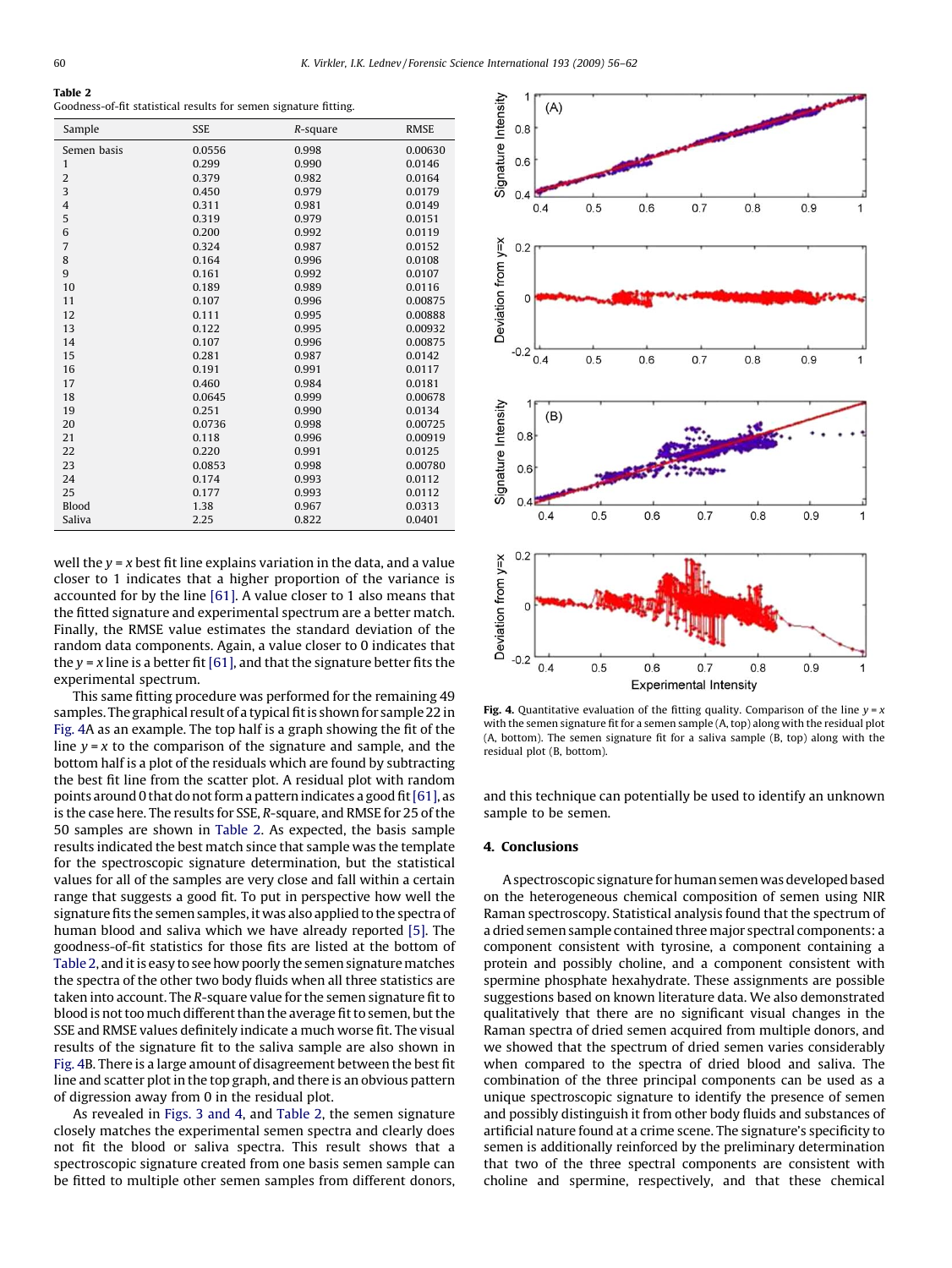<span id="page-5-0"></span>components are unique to semen and have been used as forensic identification techniques for semen in the past. This spectroscopic signature can be fitted to all of the dried semen samples with high goodness-of-fit statistical results, and this outcome shows how the signature can be applied to any human semen sample to potentially identify it.

We envision the potential use of this method for nondestructive detection and confirmatory identification of semen at a crime scene, both in its pure form and even as part of a stain. A forensic investigator would be able to determine the true identity of a suspected semen sample and whether it was pure and not contaminated. Portable Raman spectrometers that are currently being used to identify drugs and explosives [32] are very userfriendly, and successful analysis does not require a knowledge of Raman spectroscopy since the instrument automatically calculates a list of possible matching substances with correlating probabilities. This type of instrument can potentially be applied to body fluid identification. The ability to make these identifications and conclusions, especially at the scene of a crime, would be major progress in the area of forensic semen analysis. This proof-ofconcept study involving pure samples in a controlled laboratory setting showed promising results, but many more samples with known demographic information should be investigated. In addition, more real-world studies need to be performed to determine the robustness of this technique, such as semen dilutions, mixtures, and stains on various substrates. The technique introduced in this paper shows the potential for the Raman spectroscopic signature of semen to be useful in identifying semen at crime scenes.

Continuing investigation of semen samples and other body fluids is currently taking place in our laboratory. We hope to develop unique spectroscopic signatures for other body fluids to support the assumption that the different fluids can be distinguished from one another using Raman spectroscopy since they are composed of different chemical components. We are also experimenting with a more advanced statistical method which uses principal component analysis (PCA) to mathematically compare multiple spectra of different body fluids as well as spectra from different animal species of the same fluid.

#### Acknowledgements

We are grateful to the former Director of North East Regional Forensic Institute (NERFI), W. Mark Dale (presently at U.S. Army Criminal Investigation Laboratory), the present NERFI Director, John Hicks, and Dr. Barry Duceman, Director of Biological Science in the New York State Police Forensic Investigation Center for continued support. We also would like to acknowledge Dr. Victor Shashilov for his advice and valuable discussions. This work is supported through the Faculty Research Award Program, University at Albany, SUNY (IKL).

#### References

- [1] R. Li, Forensic Biology, CRC Press, Boca Raton, 2008.
- [2] R.C. Shaler, Modern forensic biology, in: R. Saferstein (Ed.), Forensic Science Handbook, Prentice Hall, Upper Saddle River, NJ, 2002, pp. 529–546.
- [3] E.L. Jones Jr., The identification of semen and other body fluids, in: R. Saferstein (Ed.), Forensic Science Handbook, Prentice Hall, Upper Saddle River, NJ, 2005, pp. 329–382.
- [4] M.A. Best, Statistical presentation of forensic data, in: R. Rapley, D. Whitehouse (Eds.), Molecular Forensics, John Wiley & Sons, Ltd, West Sussex, England, 2007, pp. 185–195.
- [5] K. Virkler, I.K. Lednev, Raman spectroscopy offers great potential for the nondestructive confirmatory identification of body fluids, Forensic Sci. Int. 181 (2008) e1–e5.
- [6] K. Virkler, I.K. Lednev, Analysis of body fluids for forensic purposes: from laboratory testing to non-destructive rapid confirmatory identification at a crime scene, Forensic Sci. Int. 188 (2009) 1–17.
- [7] A. Greenfield, M.A. Sloan, Identification of biological fluids and stains, in: S.H. James, J.J. Nordby (Eds.), Forensic Science: An Introduction to Scientific and Investigative Techniques, CRC Press, Boca Raton, 2003, pp. 203–220.
- K.A. Santucci, D.G. Nelson, K.K. McQuillen, S.J. Duffy, J.G. Linakis, Wood's lamp utility in the identification of semen, Pediatrics 104 (1999) 1342–1344.
- D.G. Nelson, K.A. Santucci, An alternate light source to detect semen, Acad. Emerg. Med. 9 (2002).
- [10] N. Vandenberg, R.A.H. van Oorshot, The use of Polilight in the detection of seminal fluid, saliva, and bloodstains and comparison with conventional chemical-based screening tests, J. Forensic Sci. 51 (2006).
- A. Fiedler, J. Rehdorf, F. Hilbers, L. Johrdan, C. Stribl, M. Benecke, Detection of semen (human and boar) and saliva on fabrics by a very high powered UV-/VISlight source, Open Forensic Sci. J. 1 (2008) 12–15.
- [12] N. Watson, The analysis of body fluids, crime scene to court; the essentials of forensic science, Royal Society of Chemist, Cambridge, UK, 2004, pp. 377–413.
- [13] J. Maher, S. Vintiner, D. Elliot, L. Melia, Evaluation of the BioSign PSA membrane test for the identification of semen stains in forensic casework, N. Z. Med. J. 115 (2002) 48–49.
- [14] M.N. Hochmeister, B. Budowle, O. Rudin, C. Gehrig, U. Borer, M. Thali, R. Dirnhofer, Evaluation of prostate-specific antigen (PSA) membrane test assays for the forensic identification of seminal fluid, J. Forensic Sci. 44 (1999) 1057–1060.
- [15] D.A. Healy, C.J. Hayes, P. Leonard, L. McKenna, R. O'Kennedy, Biosensor developments: application to prostate-specific antigen detection, Trends Biotechnol. 25 (2007).
- [16] I. Sato, M. Sagi, A. Ishiwari, H. Nishijima, E. Ito, T. Mukai, Use of the ''SMITEST'' PSA card to identify the presence of prostate-specific antigen in semen and male urine, Forensic Sci. Int. 127 (2002) 71–74.
- M. Yokota, T. Mitani, H. Tsujita, T. Kobayashi, T. Higuchi, A. Akane, M. Nasu, Evaluation of prostate-specific antigen (PSA) membrane test for forensic examination of semen, Legal Med. 3 (2001) 171–176.
- [18] S. Lehrer, M. Terk, S.P. Piccoli, H.K. Song, P. Lavagnini, A.A. Luderer, Reverse transcriptase-polymerase chain reaction for prostate-specific antigen may be a prognostic indicator in breast cancer, Br. J. Cancer 74 (1996) 871–873.
- [19] B. Budowle, A. van Daal, Extracting evidence from forensic DNA analyses: future molecular biology directions, Biotechniques 46 (2009) 339–350.
- [20] S.J. Denison, E.M. Lopes, L. D'costa, J.C. Newman, Positive prostate-specific antigen (PSA) results in semen-free samples, Can. Soc. Forensic Sci. J. 37 (2004) 197–206.
- [21] N.A. Macleod, P. Matousek, Emerging non-invasive Raman methods in process control and forensic applications, Pharm. Res. 25 (2008) 2205–2215.
- [22] E. Bartick, Forensic analysis by Raman spectroscopy: an emerging technique, in: 16th Meeting of the International Association of Forensic Sciences, Medimond, Inc., Montpellier, France, 2002.
- [23] L.A. Nafie, Theory of Raman scattering, in: I.R. Lewis, H.G.M. Edwards (Eds.), Handbook of Raman Spectroscopy, Marcel Dekker, Inc., New York, 2001.
- [24] J. Thomas, P. Buzzini, G. Massonnet, B. Reedy, C. Roux, Raman spectroscopy and the forensic analysis of black/grey and blue cotton fibres. Part 1. Investigation of the effects of varying laser wavelength, Forensic Sci. Int. 152 (2005) 189–197.
- [25] C.M. Hodges, J. Akhavan, The use of Fourier transform Raman spectroscopy in the forensic identification of illicit drugs and explosives, Mol. Spectrosc. 46 (1990) 303–307.
- [26] C. Rodger, D. Broughton, The in-situ analysis of lipsticks by surface enhanced resonance Raman scattering, Analyst (1998) 1823–1826.
- [27] W.D. Mazzella, P. Buzzini, Raman spectroscopy of blue gel pen inks, Forensic Sci. Int. 152 (2005) 241–247.
- [28] E.M. Suzuki, M. Carrabba, In situ identification and analysis of automotive paint pigments using line segment excitation Raman spectroscopy. I. Inorganic topcoat pigments, J. Forensic Sci. 46 (2001) 1053–1069.
- [29] T. Coyle, N. Anwar, A novel approach to condom lubricant analysis: in-situ analysis of swabs by FT-Raman spectroscopy and its effects on DNA analysis, Sci. Justice (2008) 1–11. [, doi:10.1016/j.scijus.2008.04.003](http://dx.doi.org/10.1016/j.scijus.2008.04.003).
- [30] P. Colomban, G. Gouadec, Raman scattering theory and elements of Raman instrumentation, in: M.S. Amer (Ed.), Raman Spectroscopy for Soft Matter Applications, John Wiley & Sons, Inc., Hoboken, NJ, 2009.
- [31] J. Grasselli, Chemical applications of Raman spectroscopy, John Wiley & Sons, New York, 1981.
- [32] A. Eckenrode, E.G. Bartick, S. Harvey, M.E. Vucelick, B.W. Wright, R.A. Huff, Portable Raman spectroscopy systems for field analysis, Forensic Sci. Commun. 3 (2001).
- [33] F. Yan, T. Vo-Dinh, Surface-enhanced Raman scattering detection of chemical and biological agents using a portable Raman integrated tunable sensor, Sens. Actuators B (2007) 61–66.
- [34] B.M. Wise, N.B. Gallagher, R. Bro, J.M. Shaver, W. Windig, R.S. Koch, PLS\_Toolbox 3.5 for Use with Matlab, Eigenvector Research, Inc, Wenatchee, WA, 2005.
- [35] M. Xu, V.A. Shashilov, V.V. Ermolenkov, L. Fredriksen, D. Zagorevski, I.K. Lednev, The first step of hen egg white lysozyme fibrillation, irreversible partial unfolding, is a two-state transition, Protein Sci. 16 (2007) 815–832.
- [36] P.L. Altman, Blood and Other Body Fluids, Federation of American Societies for Experimental Biology, Washington, DC, 1961.
- [37] D.H. Owen, D.F. Katz, A review of the physical and chemical properties of human semen and the formulation of a semen simulant, J. Androl. 26 (2005) 459–469.
- [38] T. Mann, Biochemistry of Semen, Handbook of Physiology, Section 7; Endocrinology, American Physiological Society, Washington, 1975, pp. 461–471.
- [39] J. De Gelder, K. De Gussem, P. Vandenabeele, L. Moens, Reference database of Raman spectra of biological molecules, J. Raman Spectrosc. 38 (2007) 1133–1147.
- [40] C.R. Johnson, M. Ludwig, S.A. Asher, Ultraviolet resonance Raman characterization of photochemical transients of phenol, tyrosine, and tryptophan, J. Am. Chem. Soc. 108 (1986) 905–912.